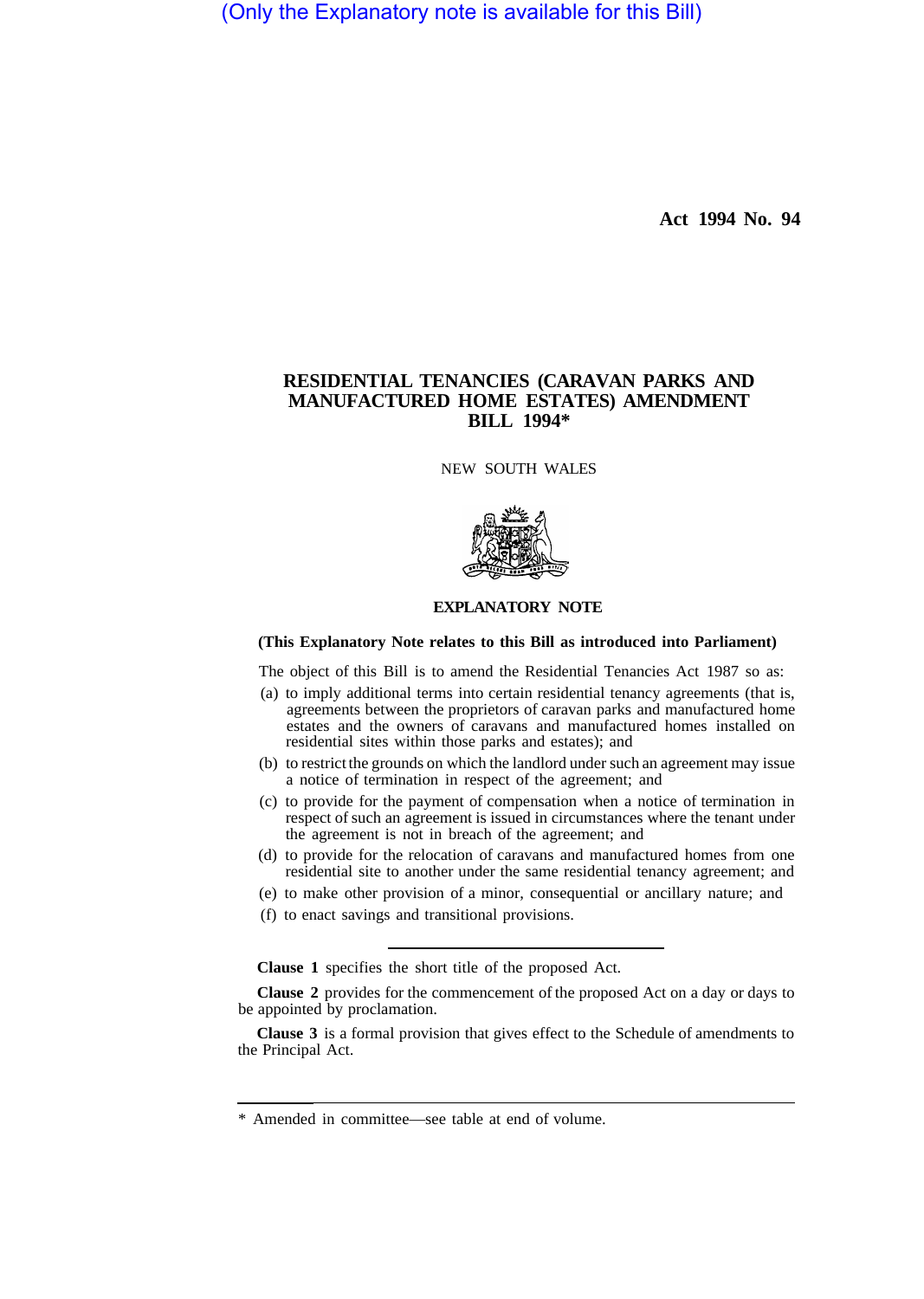*Residential Tenancies (Caravan Parks and Manufactured Home Estates) Amendment 1994 [Act 1994 No. 94]* 

# **SCHEDULE l—AMENDMENTS**

#### **General**

Part 1 of proposed Schedule 3 (to be inserted by Schedule 1 (19) to the proposed Act) contains a definitions clause and an application clause.

- **Proposed clause 1** defines the expressions "Crown reserve", "dwelling", "National Parks and Wildlife reserve", "residential park", "residential site" and "residential site agreement" for the purposes of the proposed Schedule. A residential site agreement is a residential tenancy agreement under which the landlord grants to the tenant a right to install a dwelling on a residential site (being a dwelling owned by the tenant) and to use the dwelling as a residence, whether or not the right is a right of exclusive occupation.
- **Proposed clause 2** applies the proposed Schedule to all residential site agreements other than the following:
	- (a) agreements made in good faith for the purpose of giving a person a right to install a dwelling on a residential site and to use the dwelling as a residence, for a period of not more than 2 months, for the purpose of a holiday;
	- (b) agreements under which the tenant under some other residential site agreement grants a sub-lease of the residential site;
	- (c) agreements under which the tenant is a person whose principal place of residence is elsewhere than the residential site;
	- (d) agreements with respect to land within a Crown reserve, other than an agreement arising from a lease or licence under section 102 of the Crown Lands Act 1989 to which the Minister administering that Act has granted consent;
	- (e) agreements with respect to land within a National Parks and Wildlife reserve.

# **Implied terms**

Part 2 of proposed Schedule 3 contains provisions that imply additional terms into all residential site agreements to which the Schedule applies.

- Proposed clause 3 prohibits tenants from unreasonably restricting or interfering with the privacy, peace or quiet of, or the proper use and enjoyment of the residential park by, other residents of the residential park. It also requires tenants to observe the park rules for the residential park. It also requires the landlord to take all reasonable steps to ensure that other tenants comply with their obligations under the proposed clause.
- Proposed clause 4 ensures that a tenant may assign or sub-let a residential site, with the consent of the landlord, and that such consent is not to be unreasonably refused. The clause excludes certain residential site agreements from the operation of section 33 of the Principal Act.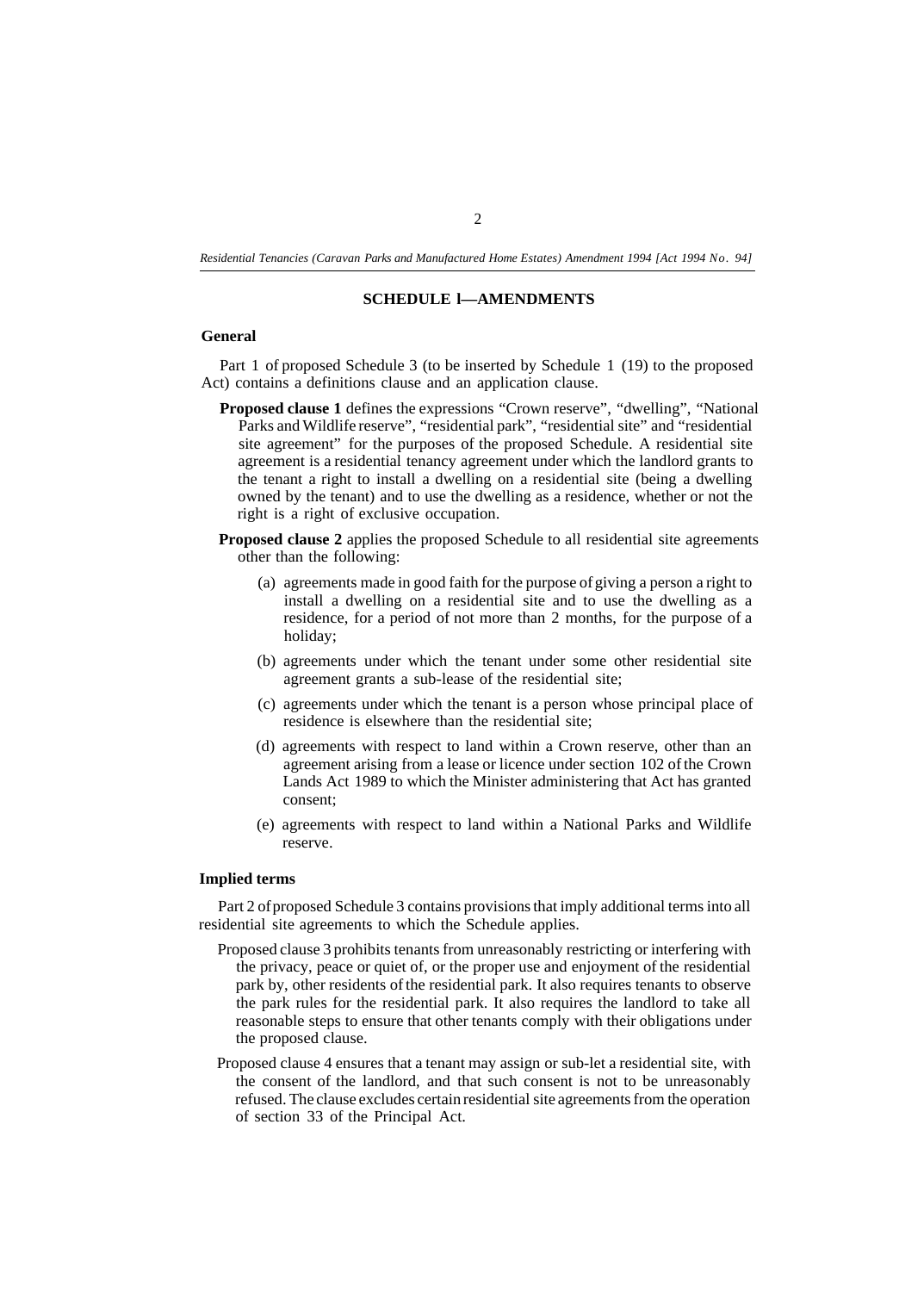*Residential Tenancies (Caravan Parks and Manufactured Home Estates) Amendment 1994 [Act 1994 No. 94]* 

#### **Termination of residential site agreements by the landlord**

Part 3 of proposed Schedule 3 contains provisions with respect to the termination of residential site agreements by the landlord.

#### **Division 1-Preliminary**

Proposed clause 5 provides that a landlord under a residential site agreement to which the proposed Schedule applies may not issue a notice of termination under section 56, 57, 58, 60 or 61 of the Principal Act and that such an agreement may not be terminated by the Tribunal on the application of the landlord under section 69 of the Principal Act.

#### **Division 2—Termination for breach of agreement by tenant**

- **Proposed clause 6** enables a landlord to issue a notice of termination to a tenant who is in breach of a residential site agreement for non-payment of rent.
- **Proposed clause 7** enables a landlord to issue a notice of termination to a tenant who is in breach of a residential site agreement because of the dilapidated condition of the dwelling installed on the residential site.
- **Proposed clause 8** enables a landlord to issue a notice of termination to a tenant who is in serious or persistent breach of a residential site agreement on some other ground than non-payment of rent or the condition of the dwelling installed on the residential site.

#### **Division 3—Termination otherwise than for breach of agreement by tenant**

- **Proposed clause 9** enables a landlord to issue a notice of termination to a tenant on the ground that the residential site, or the residential park in which it is situated, requires maintenance. The clause provides for the payment of compensation in the event that such a notice is issued.
- **Proposed clause 10** enables a landlord to issue a notice of termination to a tenant on the ground that the residential site is to be used for a purpose other than that of a residential site. The clause provides for the payment of compensation in the event that such a notice is issued.
- **Proposed clause 11** enables a landlord to issue a notice of termination to a tenant on the ground that the agreement has become frustrated as the residential site is no longer physically or legally useable as a residential site. The clause provides for the payment of compensation in the event that such a notice is issued.
- **Proposed clause 12** enables the Tribunal to terminate a residential site agreement if it is satisfied that it is necessary to do so to avoid undue hardship for the landlord. The clause provides for the payment of compensation in the event that an agreement is so terminated.
- **Proposed clause 13** enables a landlord to require a tenant to relocate as an alternative to issuing a notice of termination under proposed clause 9, 10 or 11. The clause provides for the payment of compensation in the event that a tenant relocates in accordance with such a requirement.